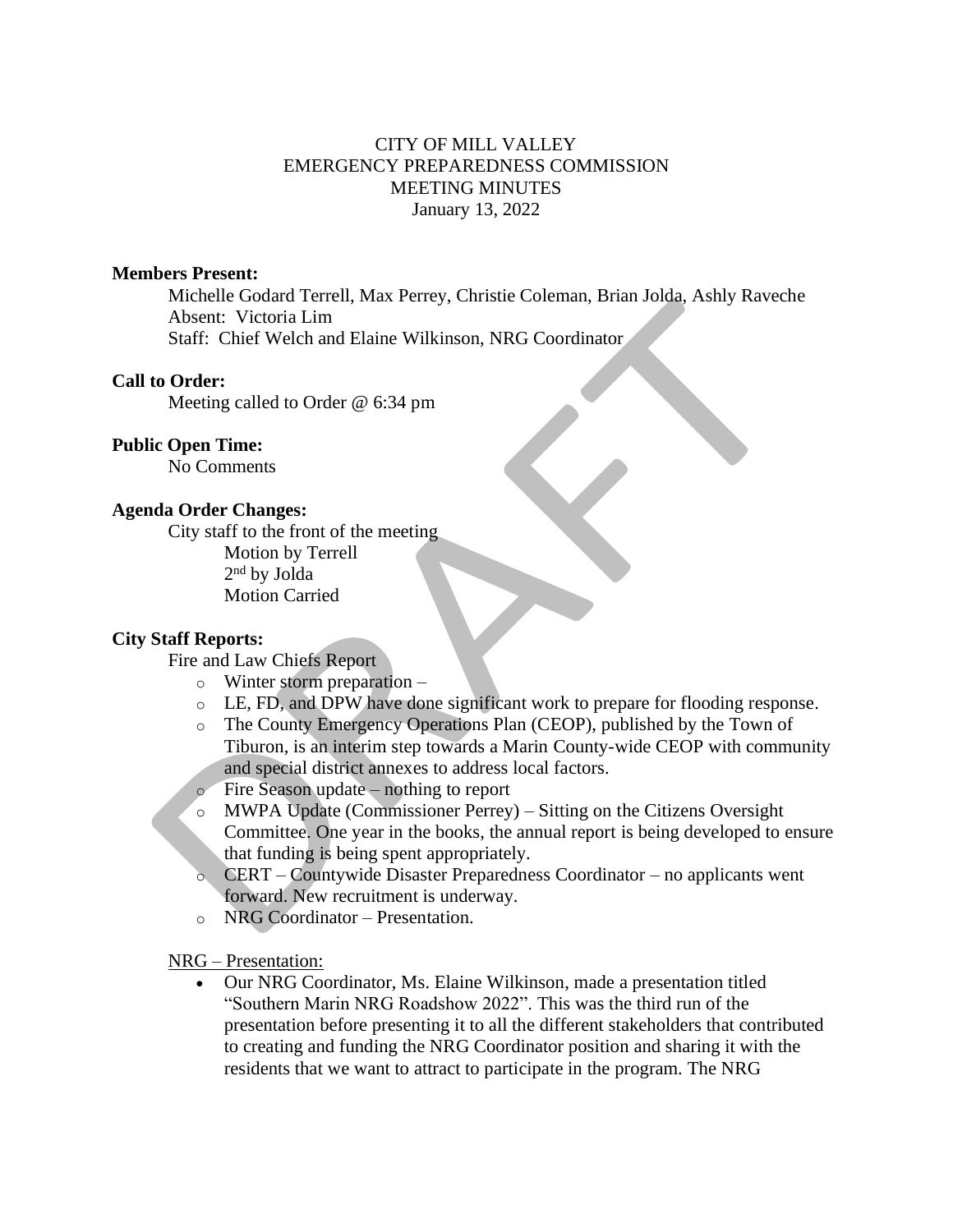presentation is an overview of. Ms. Wilkinson's activities since she took the position at the end of October, her observations and plans to the end of the year.

# *Elements of the presentations were:*

- The key to disaster survival is mutual aid between friends and neighbors. They provide assistance above and beyond what the government agencies can do, especially in large-scale disasters.
- What does it mean to be prepared and resilient? First, advance preparedness for residents to be more self-sufficient and connected with their neighbors.
- Comparison between traditional and community resilience-focused disaster preparedness approaches.
- A list of our current community assets, including public agencies, civil organizations, and other local organizations.
- Overview of community challenges-geography, types of structures, types of disaster events, etc. The biggest challenge is community apathy.
- What has been achieved so far as NRG coverage and capabilities? We need to focus on the areas that have no or little engagement. One concern is that existing volunteers are aging, we need the next generation.
- Challenges we face Covid, community apathy, funding, volunteer exhaustion. Ideas on how to counter these (COVDI situation is getting better, education, grants, appreciating volunteers)
- Plan to build out the three C's
- Cost Ms. Wilkinson and Chief Welch had a great conversation with Supervisor Moulton-Peters about funding for Marin City. There will be a supervisor's grant submitted in the next few weeks. The Homeland Security Grant Program request is going to be presented Thursday. If we get approved, the funds from this will be available in 12 months.
- Chiefs to children program integrating the FD into the NRG to bring children into the fold. We know that when children come, the parents will follow.
- Communication Ms. Wilkinson thanked Ms. Omoomy for her communication efforts tailored to the NRG topic. She mentioned the Mill Valley NRG website and ideas for static communication – community notice boards. Ms. Wilkinson shared a calendar of events on the Scott Valley NRG web page and suggested we have something similar for the whole area that she covers.
- Collaboration between CERTS and NRG. Increase coverage and eliminate duplication of efforts.
- Progress so far Marin City CERT, positive response from volunteers, positive response to communications; pending funding applications, post time change drill survey.
- How can the Mill Valley EPC help?
- Advocate When the EPC participates with the community, support is appreciated.
- Connect Assist Ms. Wilkinson if she needs to connect with any officials or agencies where she does not have established contact.
- EPC Feedback:
	- Commissioner Coleman identified a need within her neighborhood.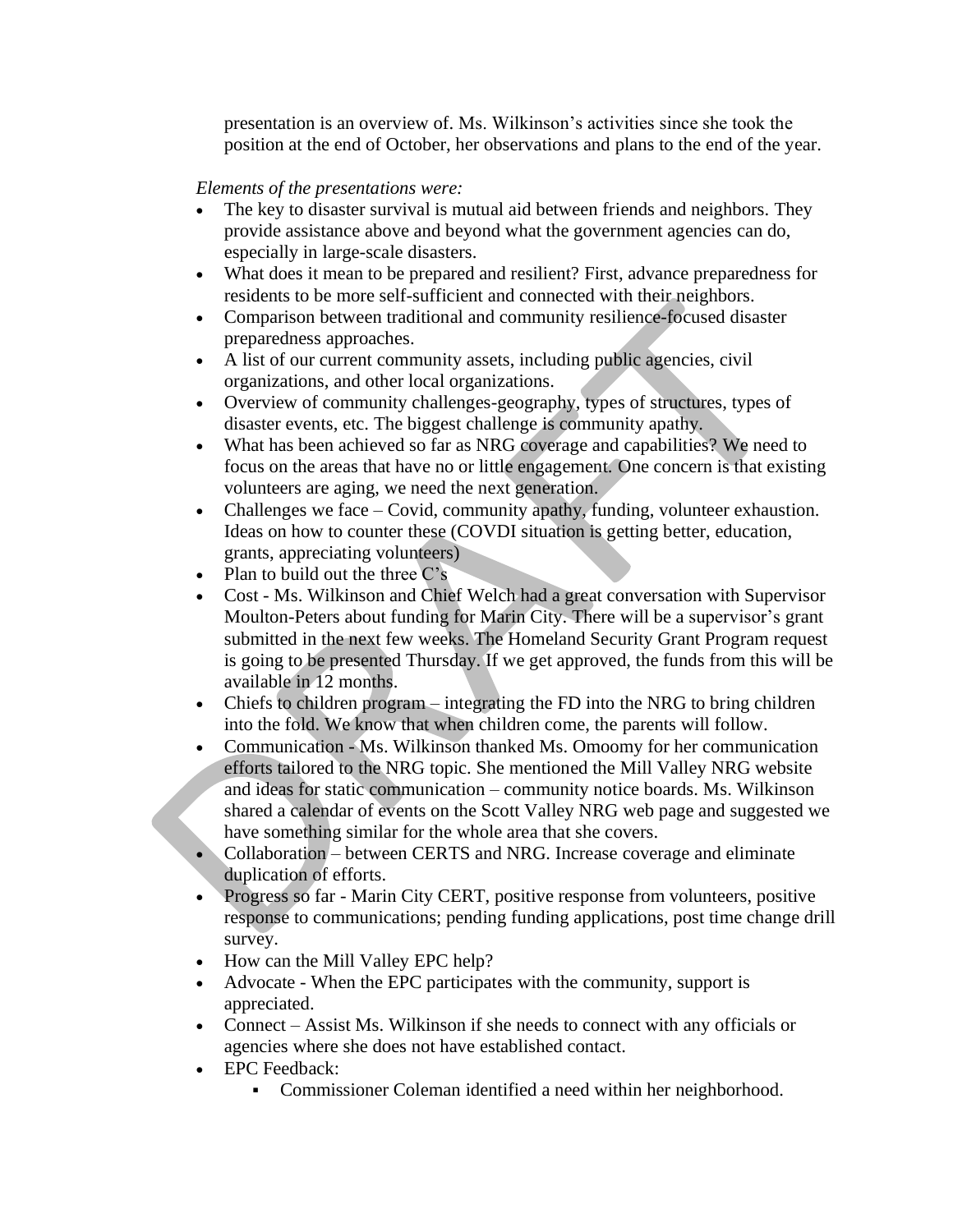- Commissioner Raveche Bridging skills and activities between NRG's and CERT's is an excellent step and being done in Central Marin.
- For questions, email  $nrg@smfd.org$
- Commissioner Perrey Questioned regarding businesses fit into the NRG program. Work is desired with the Chamber to bring them into the fold and connect. The result is an education piece for business employees.

## **Approval of the December meeting Minutes:**

| Motion to approve: | Commissioner Jolda |
|--------------------|--------------------|
| Second:            | Raveche            |

#### Old Business:

- COVID-19 update:
	- o Last month the Omicron variant the fastest moving virus ever recorded
	- o 16,000 Cases in Marin over 23 months
	- o 5,000 new cases in the last month only PCR tests
	- o Noted a steep rise of cases in CA, over 100,000 cases per day
	- o In Marin, 523 new cases today
	- o Omicron less likely for hospitalizations
	- o 2 Deaths in the last month
	- $\circ$  15 current people in the hospital, with 3 in the ICU
	- o California has the highest rate of vaccination
	- o Unvaccinated rates
		- The unvaccinated population are  $2 \times$  more likely to be infected
		- The unvaccinated population are  $7 \times$  more likely to be hospitalized
		- The unvaccinated population are 24 x more likely to die
	- o 94% of the eligible population are vaccinated
	- o Reaching a plateau: wastewater evaluation demonstrates that the disease
	- o Health Dept. recommending all members 12 and up to get boosters
	- o 52% of Marin's eligible population has been boosted
	- o Quarantining has been reduced to 5 days with testing
	- o Commissioner Raveche thanks for your work to keep the Commission informed.
- Upcoming Southern Marin Disaster Council (January 20, 2022)
	- $\circ$  Cary MMWD overview of the drought with current thinking about next summer
	- o NRG Presentation
	- o Commissioner Raveche developed good Neighbor Guide
	- o Chief Welch to give an update as well
- Review of the latest draft of Southern Marin's Good Neighbor Guide (GNG)
	- o Disbursement and use of the GNG for visitors and short-term rentals.
	- o The credit belongs to the EPC
	- o Beatification belongs to SMFD Communications Coordinator.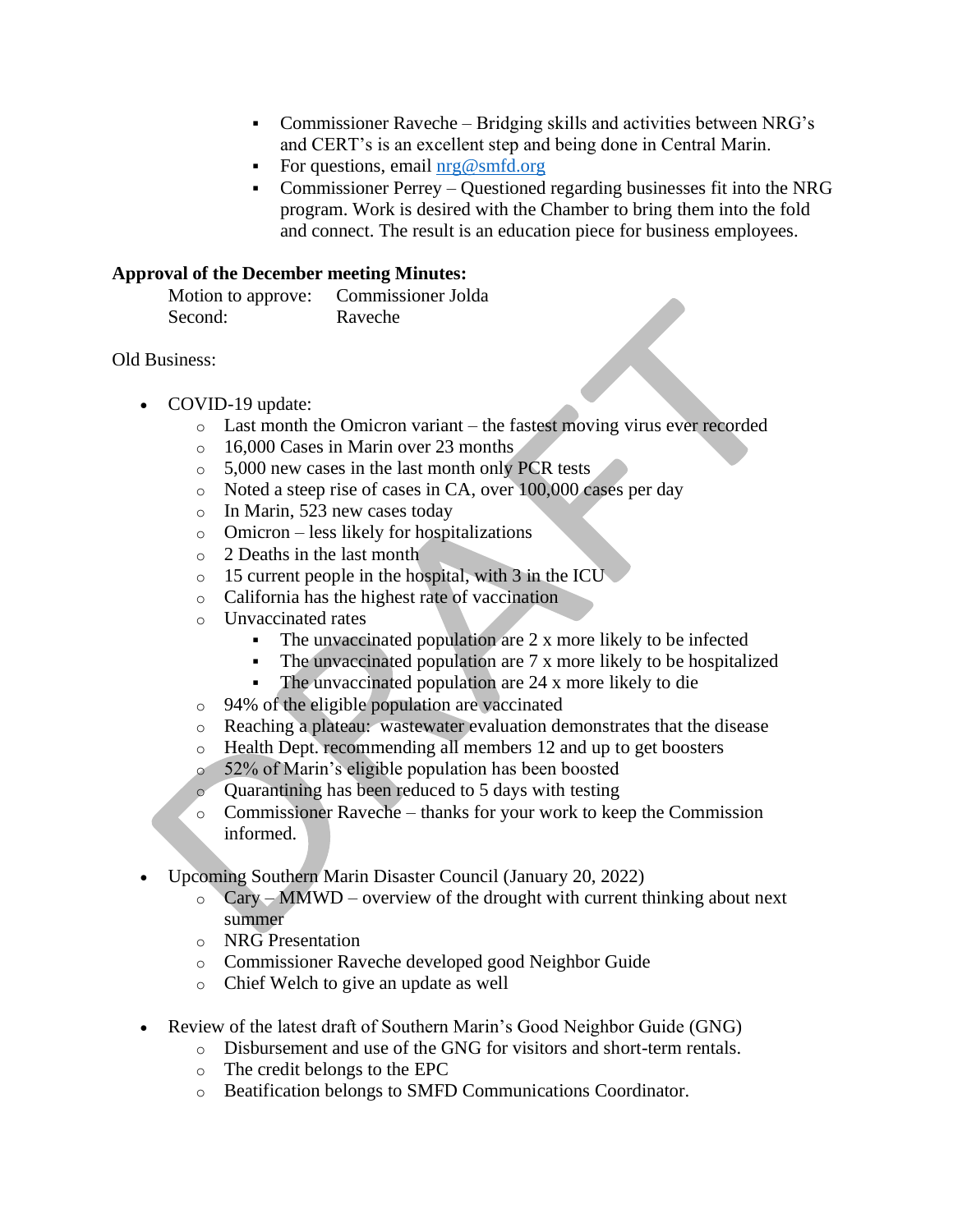- o We are looking for Mill Valley City Council to approve and spread beyond to Marin County.
- o Changes discussed:
	- CRA locations to the areas
	- Change to management or manager.
	- Some formatting issues
	- $\blacksquare$  In the header "for visitors," clarifying that this is for the visitors.
	- QR code for CRA locations.
	- Other spacing and formatting issues
	- Minimize the white spacing keep the formatting the same.
	- Document to be included in the report to Mill Valley CC.
- o Motion to approve the Good neighbor guide: Commissioner Raveche
- $\circ$  2<sup>nd</sup> Perrey.

New Business:

- EPC commission vacancies and nomination of officers for 2022-23
	- o Four Vacancies to be interviewed in the coming weeks.
	- o Three incumbents have re-applied.
	- o Conversation continued.
	- o Nominations:
		- **Max Perrey for Chair**
		- Christie Coleman for Vice-Chair
		- Motion to vote for the slate
			- Motion Michelle Godard Terrell
			- $\blacksquare$  2<sup>nd</sup> Raveche
			- Vote Carried.
	- o Thanks to the outgoing Chair Terrell
	- o Question regarding term limits.
	- o Question: Why do we have a residency requirement:
		- Registered voter?
		- Rules: 5 residents in the City boundaries with two located within the School District
		- Additional work to occur at future meetings. Evaluate opportunities to the municipal code. Commissioner Raveche to follow up with Seth Allingham regarding opportunities.
	- o Review of Draft 2021 Annual Report for City Council (feedback)
		- **Edits are due by Tuesday next week.** 
			- Graphic changes encouraged regarding the drought
			- Make an emergency plan information to be followed up by Commissioner Max Perrey
			- EPC Recommendations
				- 2022 goal addition Continued support for NRG support within Mill Valley